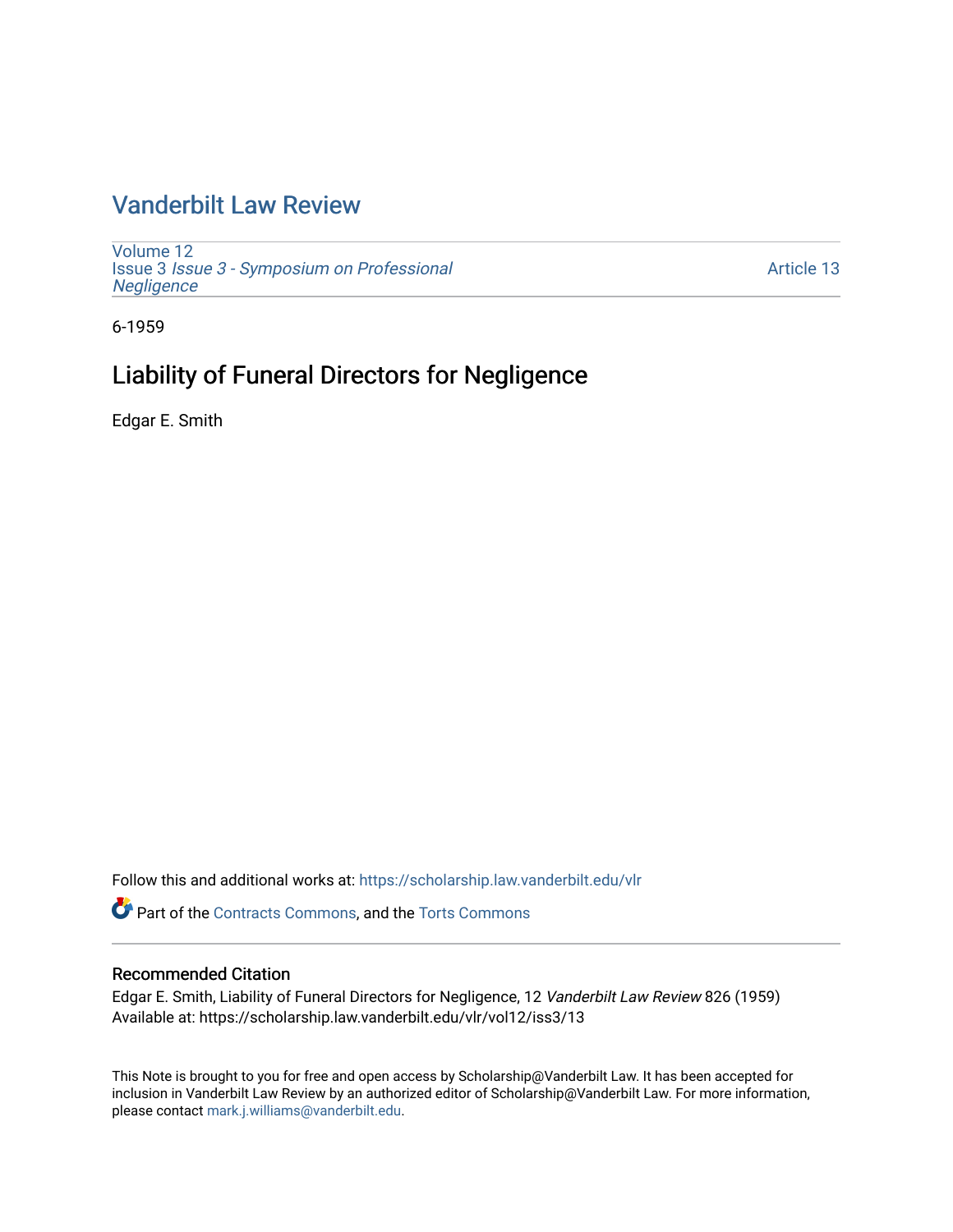# **NOTES**

### LIABILITY OF **FUNERAL** DIRECTORS FOR **NEGLIGENCE**

#### **INTRODUCTION**

Funeral directing cannot be classed absolutely as a "profession."' On the contrary, the funeral director's principal concern probably is the sale of caskets and burial supplies, thus making him a "merchant" or "trader."2 However, for purposes of rendering services in connection with the care and burial of the dead as well as in accommodating the family and friends of the deceased, the funeral director is considered a "professional man."<sup>3</sup> It is the latter capacity which is under consideration here.

It is inconsequential for legal purposes whether a mortician is referred to as a "funeral director,"4 an "embalmer," or an "undertaker." An embalmer is one whose function it is to disinfect and preserve dead human bodies.<sup>5</sup> An undertaker is one whose vocation involves the caring for dead human bodies and the burial or other disposition of them, together with the conduct of the funeral and burial services. $6$ These various terms are used interchangeably within this article, although "funeral director" is apparently the preferred usage.7

In most of the cases involving negligence in the performance of professional services, the plaintiff has a choice of remedies. There is usually a contract upon which the action may be based. In addition, the relationship (e.g., doctor-patient, lawyer-client) may form the basis for the imposition of tort duties. Finally, the existence of a contract may serve as the occasion for liability in tort, as where the contract is held to create specific tort duties. In this latter case, the duties imposed may or may not be identical with tort duties imposed generally. Unfortunately, it is not always discernible from the case itself upon

3. *Id.* § 6.

4. "Present-day use of the term 'undertaker,' presents nonlegal considera-tions which seem to argue strongly in favor of its abolition, on the ground that the morticians of by-gone years who were designated by it were deficient in<br>their practices, as compared with the funeral director of today." Ibid.<br>5. JACKSON, op. cit. supra note 1, at 440. See also State ex rel. Kempling

6. "The work of the undertaker commences when the work of the physician ends, and continues, notwithstanding the work of the embalmer, until final ends, and continues, notwithstanding the work of the embalmer, until final disposition of the body. It is to the undertaker that the public must principally look for the enforcement of sanitary rules and regulations." Peop pally look for the enforcement of sanitary rules and regulations." People v. Ringe, 197 N.Y. 143, 90 N.E. 451, 453 (1910). See also **JACKSON,** op. *cit. supra* note 1, at 438-39.

7. See note 4 *supra.*

826

<sup>1.</sup> JACKSON, **THE** LAW **OF** CADAVERS 467 (2d ed. 1950). 1. JACKSON, THE LAW OF CADAVERS 467 (2d ed. 1<br>2. STREET, MORTUARY JURISPRUDENCE § 5 (1948).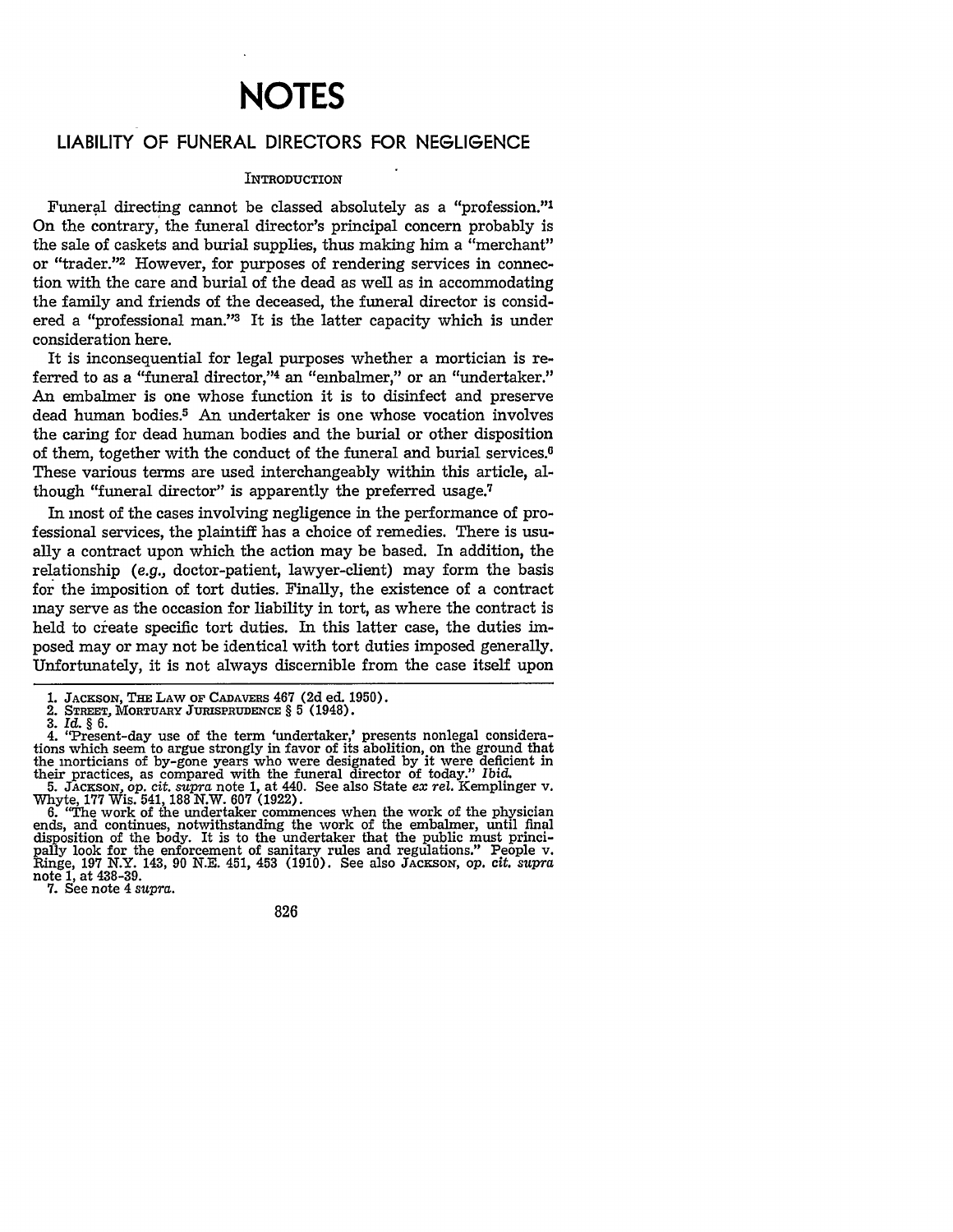which basis the action is founded. This appears to be particularly true where the court decides the gist of the action **by** considering the facts pleaded and proved.

Simply stated, to establish a cause of action based on negligence, it is generally recognized that the plaintiff must show that the defendant breached a duty owed to the plaintiff, thus causing damage to **him.** The duty, or obligation, must be one recognized **by** law as imposing upon the defendant a certain standard of conduct in order to protect others against unreasonable risks. A failure to comply with the required standard constitutes a breach of duty. However, there will be no liability unless there is a reasonably close causal connection between the breach and the injury. In addition, it is also essential to the plaintiff's case that he show actual loss or damage. If any of these elements is missing, the plaintiff's action fails.

A cause of action based upon a contract is to be distingnished from the action for negligence. Parties to a contract impose duties upon themselves **by** their consent to fulfill promises made. Failure to perform the promise made gives rise to a cause of action for the breach of the contract. The measure of damages in a breach of contract action is based upon what was reasonably within the defendant's contemplation at the time of the contract.

Often it may be extremely important to know upon which basis the action is founded. In some cases it may be advantageous for the plaintiff to proceed in contract. For example, **by** suing on the contract the plaintiff may avoid the requirement of proving negligence (as would be necessary in tort), have the benefit of a longer statute of limitation, be entitled to proceed notwithstanding the death of one of the parties, be able to receive the benefit of a bargain in damages, or assign his claim. On the other hand, the plaintiff may desire to proceed in tort since often the damages allowed are greater, not being restricted to those within the contemplation of the parties at the time the contract was made. Also, in some situations recovery may be had more readily for mental suffering if the action is in tort. A great many other advantages to be considered are the basic defenses to which a contract is subject, but which are inapplicable in tort, for instanceillegality, want of consideration, the statute of frauds, infancy, or the parol evidence rule.

It is thus obvious that differing consequences may result from the choice of theories. However, it will be noted that many of the cases which follow come within the confused area in which the choice is available, but fail to make clear which remedy has been chosen. **Al**though it is not possible to reconcile or explain some of the cases, it is possible to make the reader aware of the chaos. In any event, there is some value in considering the factual situations which have been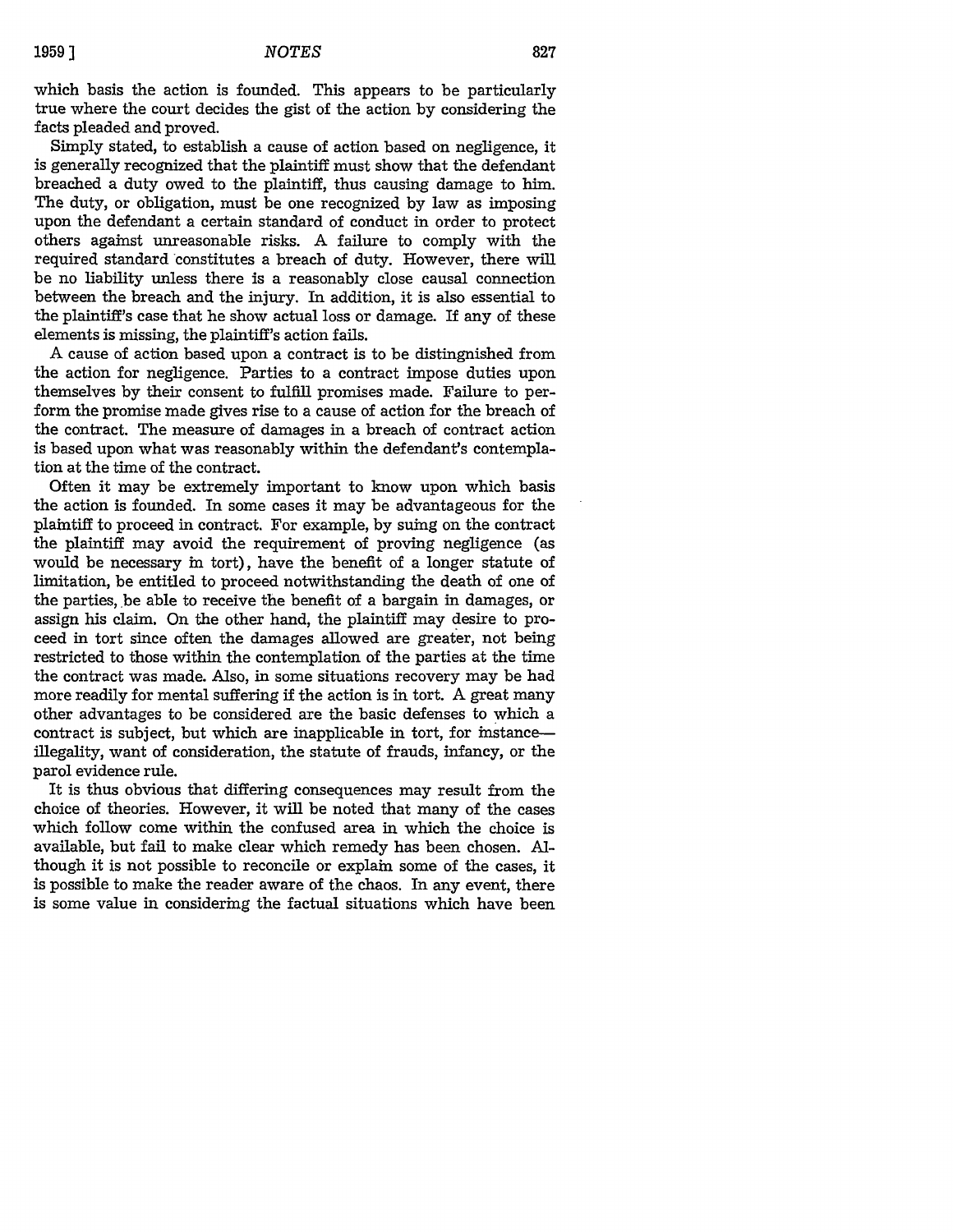litigated in these areas. Whatever the doctrinal confusion, an examination of the cases may apprise the professional man and his counsel of the probable consequences of negligence in the various phases of his professional activity.

#### DuTY

In English history from the time of the Norman Conquest until the nineteenth century, possession and disposition of dead bodies was a matter of ecclesiastical concern, the theory being that the body must be held by the church to await resurrection, the spirit having previously passed on to supernatural realms.<sup>8</sup> The jurisdiction of the common law was restricted to material matters such as tangible possessions of the deceased and also the monument.9

In the United States, a dead body has never been considered property in the commercial sense;<sup>10</sup> however, the English common law rule constituted a stumbling block to recovery.<sup>11</sup> The barrier was finally broken down as American jurists began to realize that the English doctrine was undesirable. The court in *Larson v. Chase12* said:

But whatever may have been the rule in England under the ecclesiastical law, and while it may be true still that a dead body is not property in the common commercial sense of that term, yet in this country it is **. . .** universally held that those who are entitled to the possession and custody of it for purposes of decent burial have certain legal rights to and in it which the law recognizes and will protect. Indeed, the mere fact that a person has exclusive rights over a body for the purpose of burial leads necessarily to the conclusion that it is his property in the broadest and most general sense of that term, viz., something over which the law accords him exclusive control. But this whole subject is only obscured and confused by discussing the question whether a corpse is property in the ordinary commercial sense, or whether it has any value as an article of traffic.13

The existence of a duty to exercise a certain standard of care when dealing with a dead body is based upon the notion that there is a quasi-property right in the body.14 This qualified property right is of

9. **JACKSON,** op. cit. *supra* note 1, at 126.

**<sup>8.</sup>** Renihan v. Wright, 125 Ind. 536, 25 **N.E.** 822, 823 (1890); JACKSON, **op.** *Cit. supra* note 1, at 125-26.

<sup>10.</sup> Jefferson County Burial Soc. v. Scott, 218 Ala. 354, 118 So. 644 (1928)<br>(not to be held as security for funeral costs); O'Donnell v. Slack, 123 Cal. 285<br>55 Pac. 906 (1899) (not part of the assets of an estate); Driscol 119 Mich. 550, 78 N.W. 649 (1899) (not subject to replevin); Toppin v. Moriarty, 59 N.J. Eq. 115, 44 Atl. 469 (1899) (not common law larceny to steal a corpse).

<sup>11.</sup> JACKSON, op. cit. *supra* note 1, at 130-31. 12. 47 Minn. 307, 50 N.W. 238 (1891). **13.** 50 N.W. at 239.

<sup>14.</sup> Sanford v. Ware, 191 Va. 43, 60 S.E.2d 10 (1950).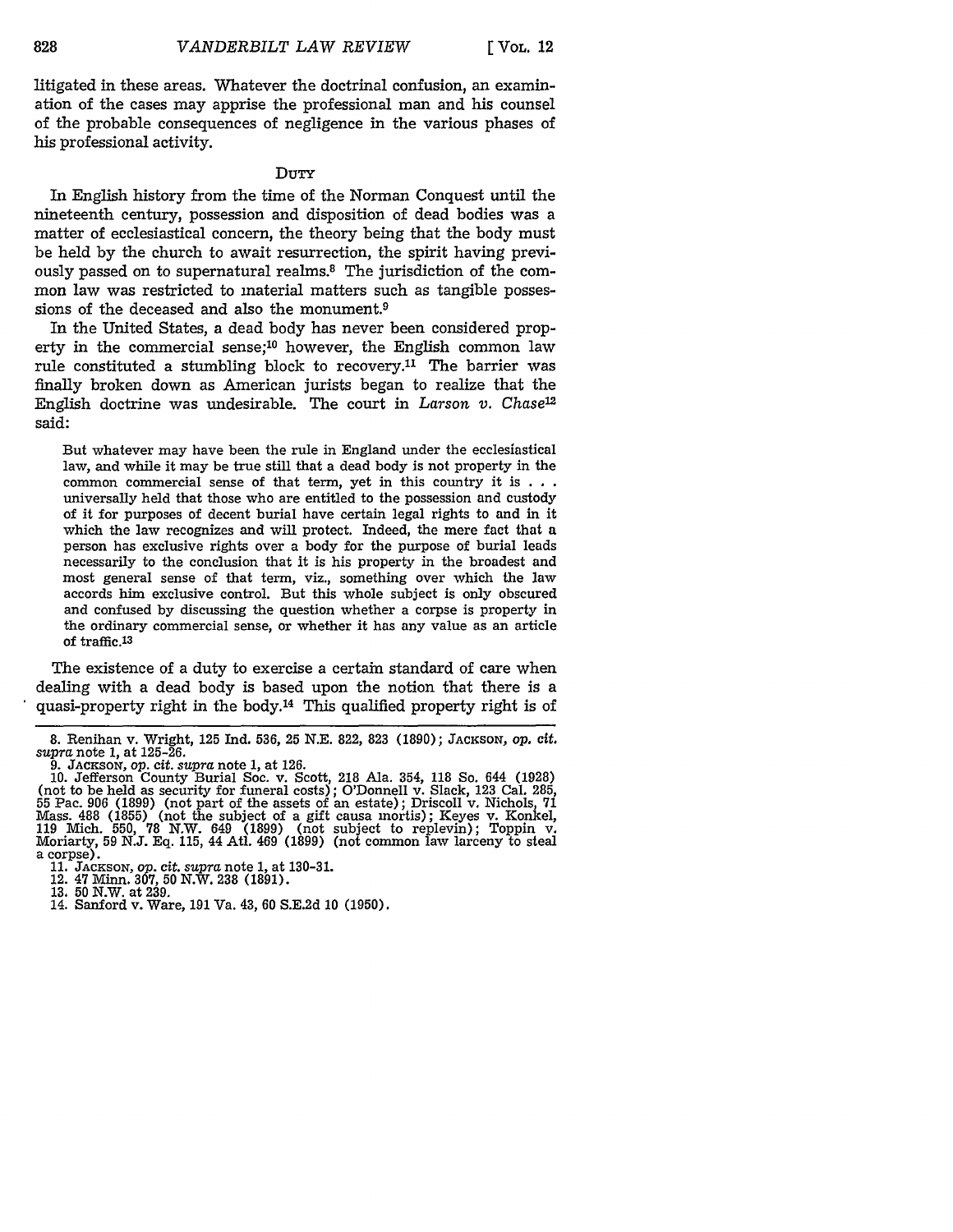relatively recent origin. The classic explanation is that made by Ruggles: **<sup>1</sup> 5**

[M]uch of the apparent difficulty of this subject arises from a false and needless assumption, in holding that nothing is property that has not a pecuniary value. The real question is not of the disposable, marketable value of the corpse, or its remains, as an article of traffic, but it is of the sacred and inherent right to its custody, in order to decently bury it, and secure its undisturbed repose. . . . The establishment of a right so sacred and precious, ought not to need any judicial precedent. Our courts of justice should place it, at once, where it would fundamentally rest for ever, on the deepest and most unerring instincts of human nature; and hold it to be a self-evident right of humanity, entitled to legal protection, by every consideration of feeling, decency, and Christian duty. The world does not contain a tribunal that would punish a son who should resist, even unto death, any attempt to mutilate his father's corpse, or tear it from the grave for sale or dissection; but where would he find the legal right to resist, except in his peculiar and exclusive interest in the body?16

Once it became established that those responsible for burial of the dead also had rights in this regard,<sup>17</sup> it resulted that the mortician was responsible for due care in exercising his skill.18 The standard of care appears to be based upon the same general standard imposed upon others who hold themselves out to the public as especially proficient in certain areas,<sup>19</sup> that is, reasonably prudent care as exercised by others engaged in the same activity within the same or a similar community.20

18. "We are persuaded that when an embalmer engages to embalm a dead body and to prepare it for retention for more than the usual length of time after death, he contracts with the family that he will accomplish the desired end if it can be done with reasonable care and skill, and if he fails because of this lack he will indemnify the disappointed one for his breach." Taylor v. Bearden, 6 Tenn. Civ. App. **33,** 36 (1915). See also Lamm v. Shingleton, 231 N. C. 10, 12, **55** S.E.2d 810, 812 (N.C. 1949). 19. See Brown Funeral Homes Ins. Co. v. Dobbs, 228 Ala. 482, 153 So. **<sup>737</sup>**

(1934), in which the plaintiff alleged that the defendant undertaker had "the duty to exercise the care of a reasonably prudent and careful man, skilled in the art of embalming corpses and preparing the same for burial." The court said: "The duty arising out of these circumstances is not unlike that resting upon a physician or surgeon called to professionally attend a patient, 'to exercise such reasonable care and skill in respect to the duty assumed as physicians and surgeons in the same general neighborhood, in the same general line of practice, ordinarily have and exercised in like cases'...." 153 So. at **738.** See also PROSSER, TORTS 132-34 **(2d** ed. **1955).** 20. PROSSER, **TORTS** 134 **(2d** ed. **1955).**

<sup>15.</sup> See In the Matter of Beekman Street, 4 Bradf. Surr. 503 (N.Y. 1856).<br>16. *Id.* at 529.<br>17. Absent a contrary expression of intent by the deceased, the surviving spouse has paramount rights and responsibilities in the matter of burial. 15 **Am.** JuR. *Dead Bodies* § 9 (1938). If there is no surviving spouse, and absent any other considerations, then the next of kin in the order of their relation to the deceased has the right to bury the body. *Id.* § 10. For a criticism of the rule that one's property right in a dead body arises from his duty to bury the body, see Note, **30** N.C.L. REV. 299 (1952), urging that the right should be in the family and next of kin.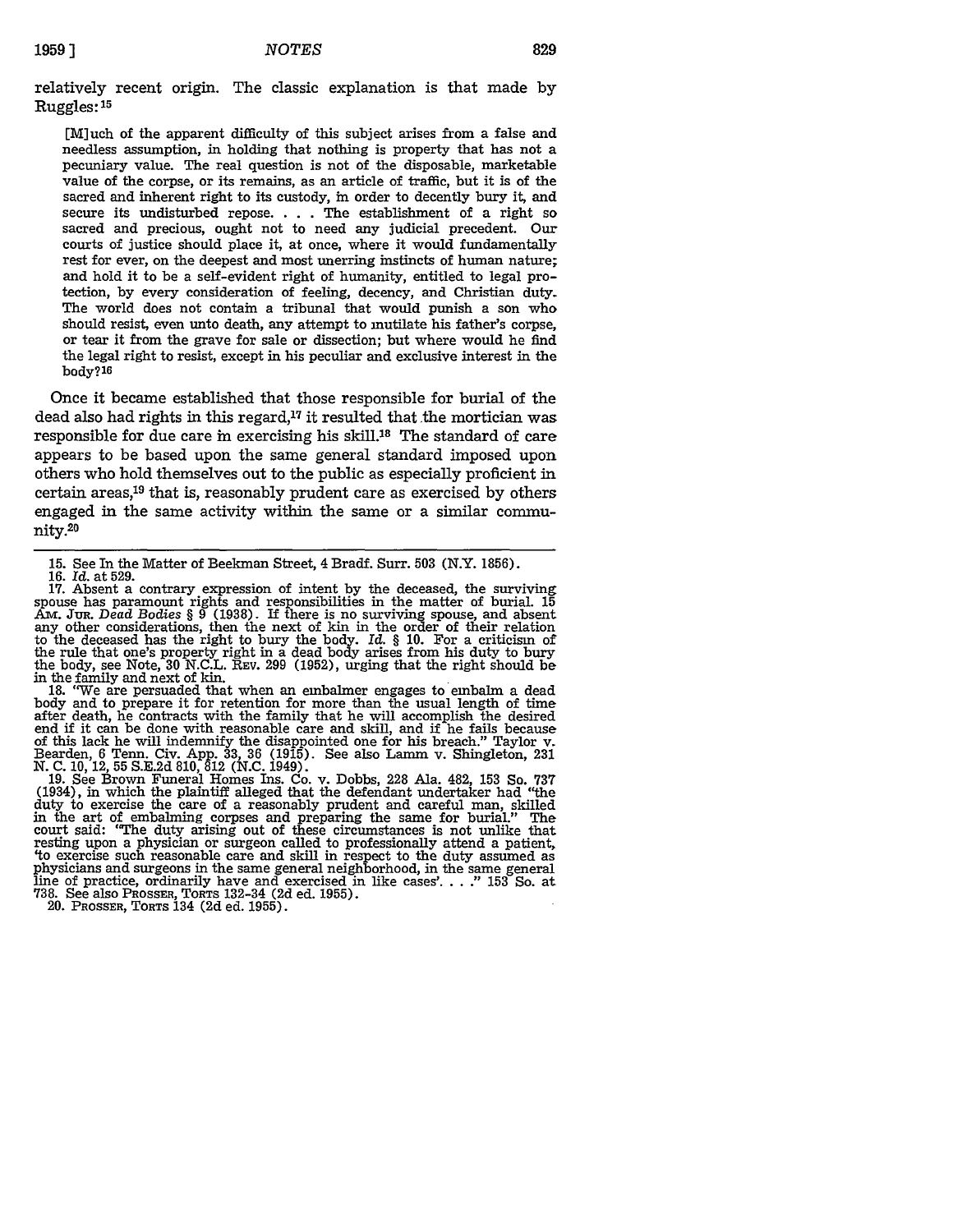#### BREACH oF DuTY

The work of a mortician may be divided primarily into three distinct phases-embalming, burial, and transportation. Embalming is "the art of preserving dead bodies from decay."21 Most of the cases in which negligent embalming is alleged are based upon the fact that the body is not as well preserved as the family desires. Probably the most frequent manifestation that there has been negligence in the embalming of the deceased is early decomposition. A 1933 Alabama case22 is illustrative. Suit was initiated against the undertaking establishment by the wife of the deceased for negligent embalming, resulting in offensive odors three or four hours after embalming and also in the flowing of liquid and blood from the mouth and nose of the body. It was also alleged that the body was discolored as a result of improper embalming. There was expert testimony to the effect that a properly embalmed body would not have emitted foul odors nor purged within three hours after treatment, and although an expert testified that an undertaker is unable to prevent discoloration in pneumonia cases because the discoloration is present very soon after death, it was shown in this case that the body was not discolored when received by the defendant. Consequently the plaintiff established negligence on the part of the defendant and recovered damages for her mental anguish,<sup>23</sup> apparently under the breach of contract theory as discussed below.

Negligent embalming was also involved in *Hall v. Jackson,2 <sup>4</sup>*in which the plaintiff's action was based upon an allegation that her husband's body had decomposed prior to the funeral. The body was embalmed in Denver, Colorado, and shipped from there to Pennsylvania for the funeral. The extent of the decomposition made it necessary to leave the casket in the open air near the place where the funeral was conducted. Although negligence was evident in this situation, there was held to be no recovery for mental anguish because the defendant's conduct was not wilful or wanton.<sup>25</sup>

21. JAcKSON, *op. cit. supra* note 1, at 436.

22. Brown Funeral Home & Ins. Co. v. Baughn, 226 Ala. 661, 148 So. 154

**(1933).** 23. See also Loy v. Reid, 11 Ala. App. 231, 65 So. **855** (1914), in which there was recovery for mental anguish resulting from the decomposition of the body of a two year old child because of negligence in embalming.

24. 24 Colo. App. 225, 134 Pac. 151 (1913). 25. This case represents the majority view that there can be no recovery under breach of contract for mental anguish alone unless the breach was wilful or wanton.

<sup>&</sup>quot;In the case of Phillips vs. Higginbotham, decided by the U.S. District Court, Western District of Arkansas, in May, 1941, reported only in the files of the court, it was decided that a funeral director is not liable for unsatisfactory results of embalming done by a licensed embalmer with ordinary care and in the use of methods commonly used by embalmers in the same locality."<br>STREET, op. cit. supra note 2, § 206. See also Chelini v. Nieri, 188 P.2d 564,<br>567 (Cal. App.), modified, 32 Cal. 2d 480, 196 P.2d 915 (1948).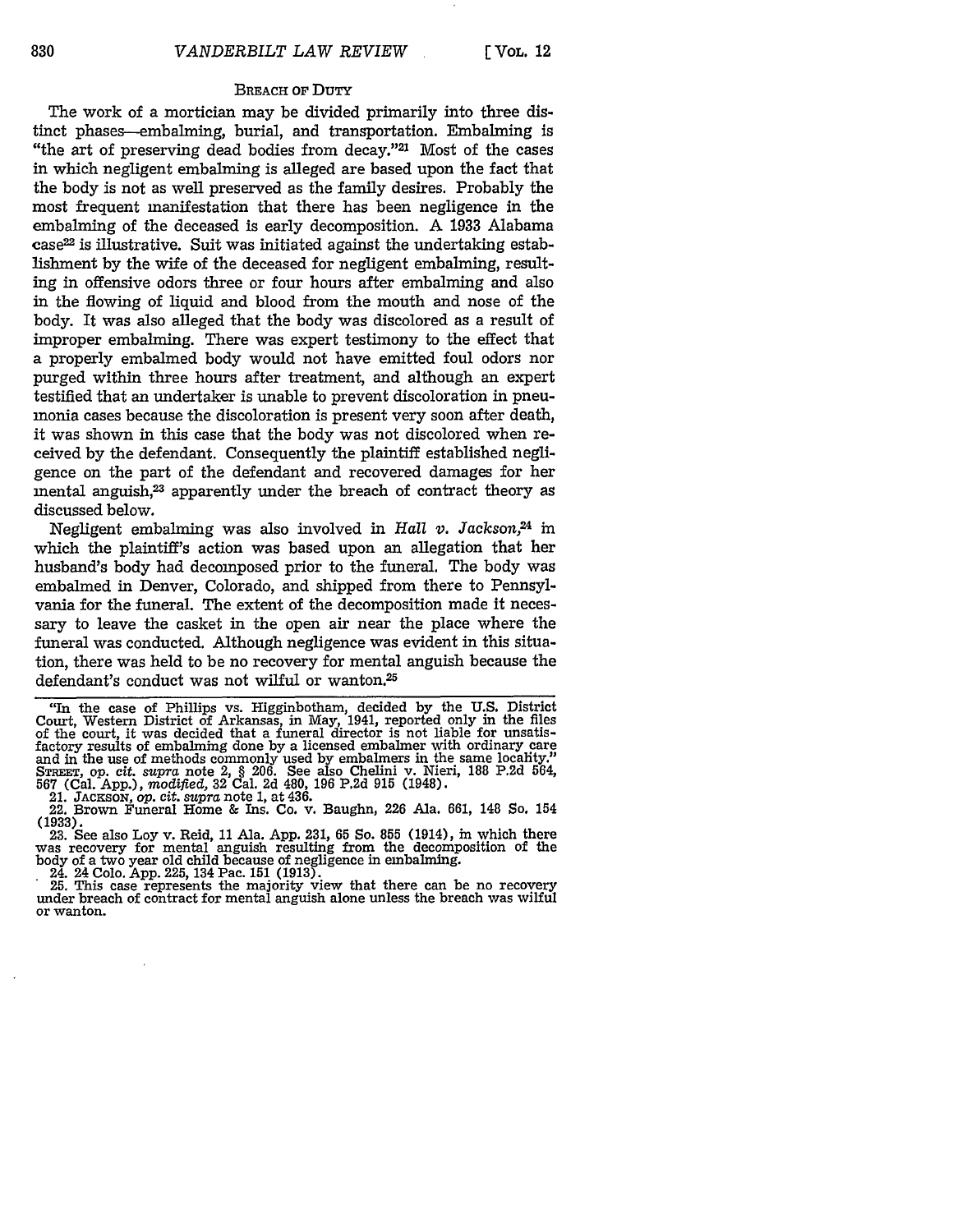A Tennessee decision, *Phillips v. Newport,26* involved the interesting problem of whether the defendant undertaker had performed an unprivileged autopsy<sup>27</sup> or had merely embalmed the body of the plaintiffs' infant child. It is profitable to examine the case from the standpoint of evidence concerning embalming procedures. The body was received by the defendant within an hour after death, in good condition and with no incisions. No permission was given for a post-mortem examination. When the mother came to dress the baby, she pulled the sheet back and saw that incisions had been made. After the funeral the mother had the body disinterred for the purpose of determining whether there had been a post-mortem examination. During the course of the trial it was established by the testimony that because of the smallness of arteries and veins a baby is more difficult to embalm than an adult; that removal of all the organs of the body is not necessary when embalming through the abdominal aorta or through the arch of the aorta; and that none of the undertakers and embalmers who testified had ever found it necessary to employ the method used by the defendant in this case.28 This testimony, when added to the unexplained disappearance of the liver and stomach proved adequate to convince the jury that the defendant had performed an unauthorized autopsy and should therefore be liable for both compensatory and punitive damages. In allowing damages for this intentional tort the court said, "If the operations were done for the purpose of embalming the body, plaintiffs cannot recover, *even if such operations were unnecessary and were negligently done."* It is possible to conclude from this dictum that Tennessee follows the majority rule which will not allow damages in tort for mental anguish caused by mere negligence.30

29. 187 S.W.2d at 967. (Emphasis added.) 30. *But see* Taylor v. Bearden, 6 Tenn. Civ. App. 33 (1915), in which recovery was allowed for mental anguish in a breach of contract action for negligent embalming. The court stated: "It is also contended by able counsel that this is an action for breach of contract and that recoveries for mental anguish in such cases are unknown to and unauthorized by the law; and it is insisted that the damages awarded Bearden were for these only. The general rule is that there can be no recovery of damages for mental anguish occasioned.

<sup>26. 187</sup> S.W.2d 965 (Tenn. App. 1945). 27. An autopsy is generally defined as the post-mortem examination of a 2.1. The discussion of determine the cause, seat, or nature of disease.<br>E. O. Painter Fertilizer Co. v. Boyd, 93 Fla. 354, 114 So. 444 (1927). **E. 0.** Painter Fertilizer Co. v. Boyd, 93 Fla. 354, 114 So. 444 (1927). 28. "Incisions were made from near the point of each shoulder to the center

of the breast bone where they met. These incisions made a V shaped mark<br>on the body. The ribs had been removed from the breast bone, so this V<br>shaped part of the body was completely detached from the rest of the body.<br>From the front of the body completely to the pelvis bone. These operations left the body wide open from the pelvis bone to the neck. The stomach, heart, liver, lungs, intestines, and one kidney were completely detached from the rest of the body. The organs which were in the body at the time of this examination were removed from the body by these doctors. They did not find the liver and stomach." 187 S.W.2d at 969.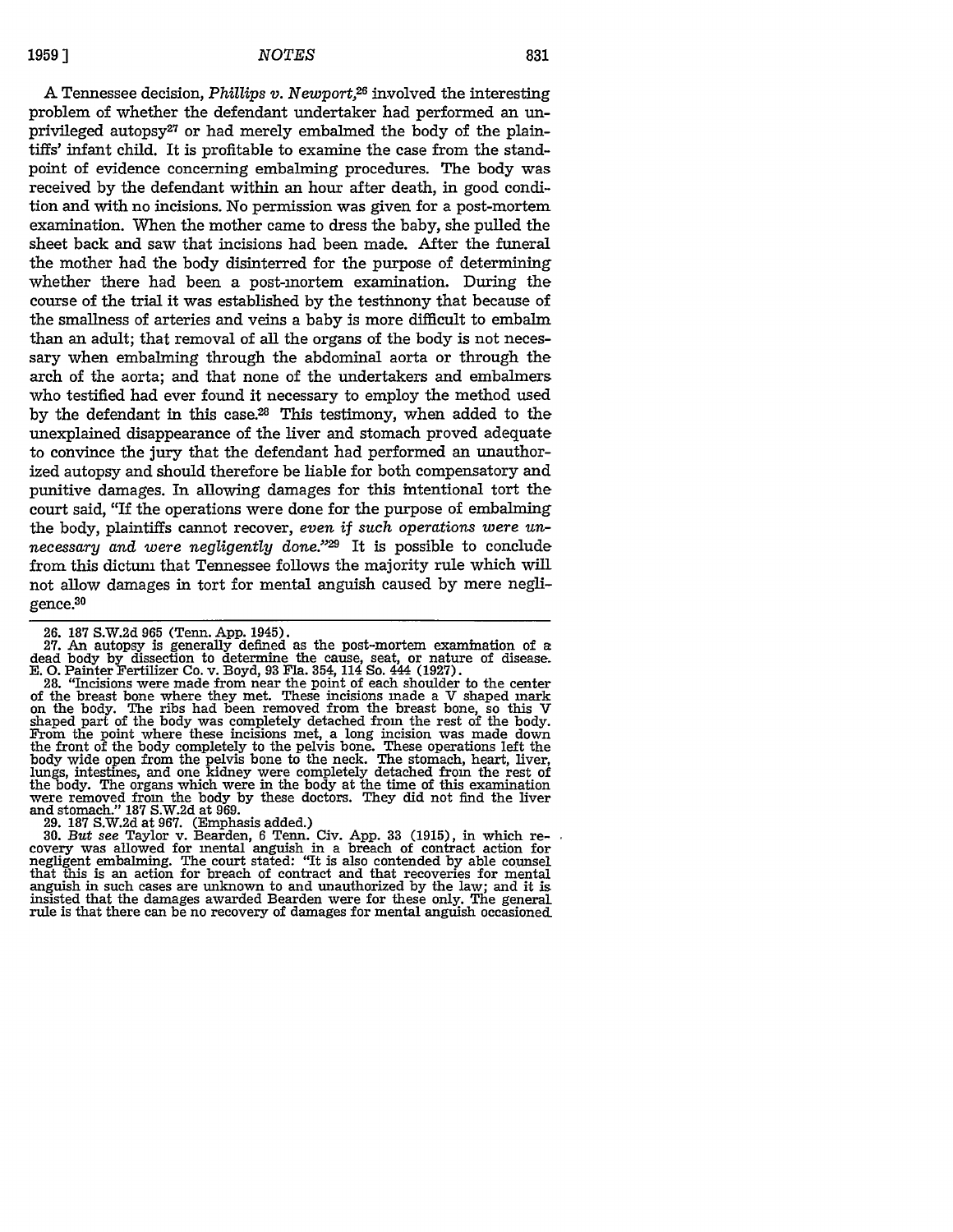Burial of dead bodies also presents occasion for negligence in funeral directing. Although in theory recovery for mental anguish is not generally allowed for mere negligence on the part of the funeral director in the performance of his duties relative to proper disposal of the body, in practice there seems to be a tendency for the courts to find some means of granting compensatory damages for mental suffering and shock occasioned by impropriety in connection with the burial of the dead. Following are cases in which recovery has been allowed.

*Lamm v. Shingleton3'* furnishes an interesting situation concerning the undertaker and his activities regarding the burial process. The plaintiff entered into a contract with defendant undertaker to inter the body of her deceased husband. Plaintiff based her claim upon the allegation that the defendant had negligently failed to lock one end of the casket at the time of the original interment. As a result, during a rainy spell the vault had risen about six inches above the ground. This necessitated reinterment. Plaintiff's witnessing of the vault out of the ground and the mud and rain which had seeped into it, thus damaging the casket and the body, constituted the basis for her claim of mental anguish. The court held that plaintiff could recover, but that the action was in contract and not in tort.<sup>32</sup> This case represents the minority view that there may be recovery in contract for a negligent breach resulting in mental anguish only.33

In another case,<sup>34</sup> the parents of a deceased infant daughter brought an action against an undertaker for negligence in allowing the body to be buried, or otherwise disposed of, thus breaching the contract by which the defendant was to keep the body in a secure vault until the plaintiffs were ready to inter it. The court said that the tort and contract were incapable of separation and allowed recovery for mental anguish.

*Sanford v. Ware35* presents a situation in which there was negligence on the part of an undertaker in reinterring a dead body. Plaintiff

by breach of contract, but to this rule there are some exceptions. One well-known exception is of that class of actions which sound more in tort than for breach of contract. Another exception, or rather one branch of the exceptional eases just referred to, is where the parties enter into a contract with personal feelings, sentiments and wishes in contemplation, especially where it is understood at the time of contracting that there will be keen mental anguish and suffering consequent upon a breach. In all such cases there may be a substantial recovery for mental anguish alone." *Id.* at 35-36.

31. 231 N.C. 10, 55 S.E.2d 810 (1949).

32. "The... allegation that the defendants' failure to lock the vault at the time of the burial, as a result of which water and mud entered the vault and forced its top to the surface, was due to their negligence and carelessness does not convert it into an action in tort." 55 S.E.2d at 812.

**33.** See Note, **6** VAmD. L. **REV.** 757, 766 (1953).

34. Renihan v. Wright, 125 Ind. **536, 25 N.E. 822 (1890).**

**35. 191 Va. 43, 60 S.E.2d 10 (1950).**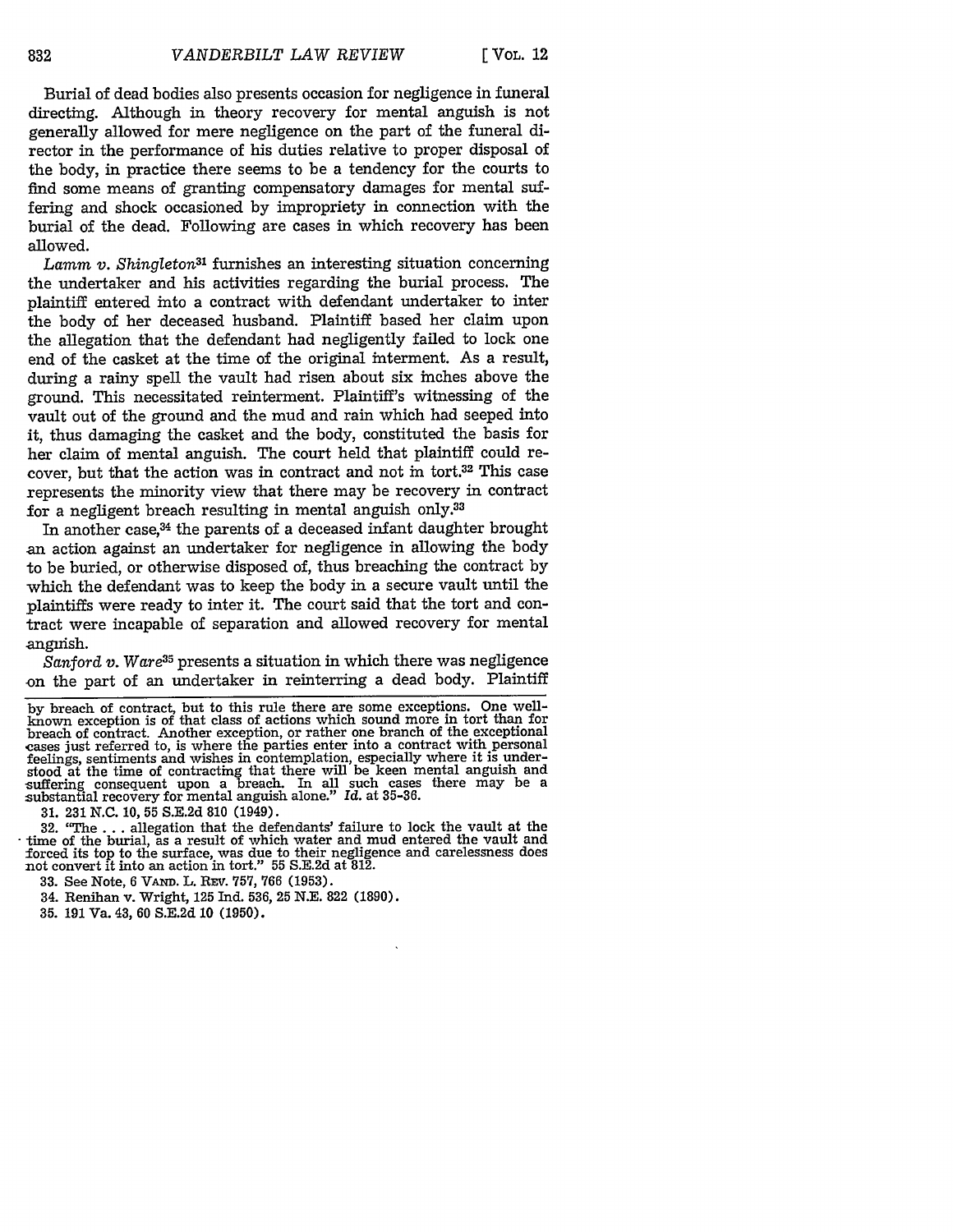desired to have the remains of her deceased husband moved from one cemetery to another and contracted with defendant to have him perform this service. During the process of removing the body, defendant contacted plaintiff and informed her that the wooden case in which the casket was placed would need to be replaced. Plaintiff agreed to this. About a month after plaintiff had been told by defendant that the body had been satisfactorily reburied she heard a rumor that in fact her husband's body had not been removed. Upon investigation of both graves she found that the old grave contained the casket and case and that the new grave contained the body only a few inches below the ground and that it was "without the benefit of a casket, case, or shroud." Plaintiff recovered both pecuniary loss from having the job performed improperly and for mental suffering. The court considered the action to be in tort.<sup>36</sup>

Transportation to and from the cemetery for the relatives and friends of the deceased is ordinarily furnished by the funeral director.37 This phase of the mortician's work also presents situations in which there may be negligence. Generally the rules of agency are applicable. Where the funeral director has undertaken by contract to provide transportation for the family and friends of the deceased, it is generally true that he may be held liable to these people for personal injuries resulting from his own negligence or that of his servants. However, the authorities are in some confusion concerning the mortician's liability in the borrowed or hired servant situation.38 It appears primarily to be an agency question which depends upon the facts.

It is apparently well settled that an undertaker cannot avoid liability which may result from his contractual obligation to furnish transportation by borrowing or hiring an independent contractor.<sup>39</sup> The courts differ concerning whether an action pursuant to this obligation to transport is in contract<sup>40</sup> or tort.<sup>41</sup> However, even if the contract theory is followed it appears certain that the obligation extends to the members of the family and friends as well as to the one who actually negotiated the contract with the funeral director.<sup>42</sup>

- 
- 
- 
- **39.** Dippel v. Juliano, **152** Md. 694, **137** Atl. 514 (1927). 40. John **J.** Radel Co. v. Borches, 147 Ky. 506, 145 S.W. **155** (1912). See 40. John J. Radel Co. v. Borches, 147 Ky. 506, 145 S.W. 155 (1912). See JACKSON, op. cit. *supra* note 1, at 464.
	-

41. *E.g.,* Grothmann v. Hermann, 241 S.W. 461 (Mo. 1922). 42. "We think it clear that, in arranging for the transportation of the decedent's relatives and family, the undertaking company owes the same<br>obligation to each of them, though it may not know, save in the most general way, the number and name of those who are to be transported." John J. Radel Co. v. Borches, 147 Ky. 506, 145 S.W. 155, 156 (1912).

<sup>36. &</sup>quot;While the notice of motion alleges the making of the contract between the parties for the removal of the remains of the plaintiff's husband, and the breach thereof, it sounds in tort." 60 S.E.2d at 12. **37. JACKSON,** *op. cit. supra* note 1, at 463. 38. STREET, **Op.** cit. *supra* note 2, § 151.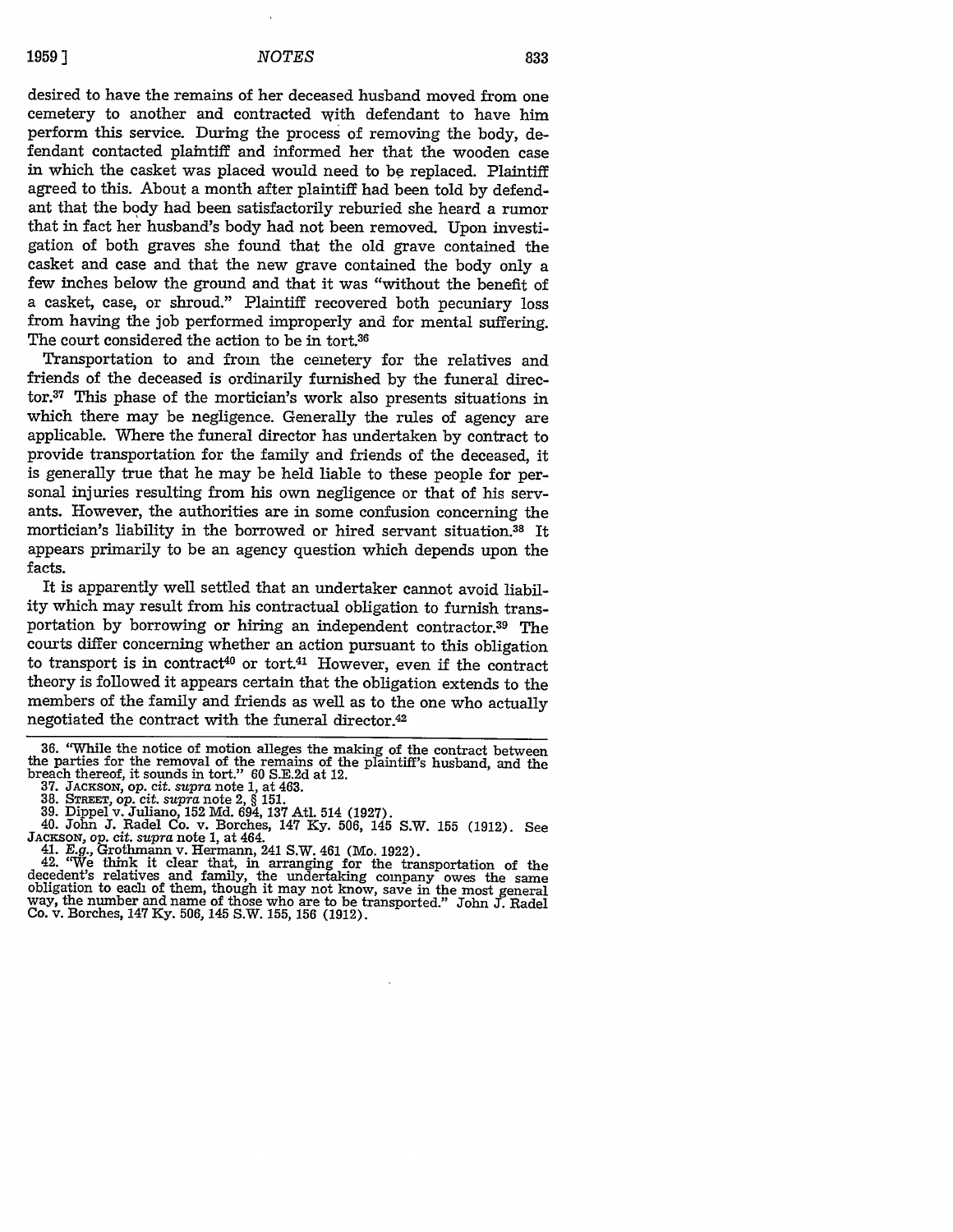**[ VOL.** 12

**A** funeral director who obligates himself to furnish transportation and who either borrows or hires a vehicle and driver will be liable for any personal injuries resulting from the negligent operation of the vehicle if he, and not the owner, has the power to control the driver's actions.43 This does not mean that actual control must have been exercised-the mere right to control is sufficient.44

The majority of cases are decided on the basis of the power to control test although just what constitutes the power to control is not clear. Following are some cases in which liability was found: In *Sack v. A. R. Nunn & Son,45* the funeral director hired cars and drivers to accommodate the family of the deceased by transporting them to and from the funeral. The funeral director placed the cars in the procession line and also placed stickers<sup>46</sup> containing driving rules on the windshields. The court held that there was sufficient right to control to hold the undertaker liable under the doctrine of respondeat superior for personal injuries sustained by the brother of the deceased. Sufficient right to control was also found in *Grothmann v. Hermann*,<sup>47</sup> in which the defendant undertaker hired cars for use in a funeral. Here the driver of one hired car negligently slammed a door on the hand of the plaintiff who was a passenger in a car hired from a different party. Although the extent of the undertaker's direction to the drivers was to follow a certain route, he was held liable for the plaintiff's injury even though he had nothing to do with the operation of the car.

*Greenberg & Bond Co. v. Yarbrough48* furnishes an illustration of liability based upon the power to control test. In this case the defendant undertaker had hired taxicabs for funeral transportation and had directed the drivers to take certain persons to the funeral and to take them where they wanted to go afterwards. Plaintiff was injured when the driver of her cab ran into a telephone pole while he was speeding.

In *Dippel v. Juliano,49* there was negligence on the part of the borrowed driver of a borrowed car while returning from a funeral. The route, destination, speed, and the passengers who were to occupy the car were controlled by the defendant in this situation. Here the court

<sup>43. &</sup>quot;In the majority of cases the undertaker has been held liable or relieved of liability by a determination of whether under general rules, the undertaker was or was not the master of the offending driver...." JAcKSON, op. cit. *supra* note 1, at 464.

<sup>44.</sup> See Sack v. A. R. Nunn & Son, 129 Ohio St. 128, 194 N.E. 1 (1934).

<sup>45. 129</sup> Ohio St. 128, 194 N.E. 1 (1934).

<sup>46.</sup> See Pantell v. Shriver-Allison Co., 61 Ohio App. 119, 22 N.E.2d 497 (1938), in which '"uneral stickers" were placed on cars volunteered for use in the funeral procession. However, the sticker did not create a masterservant relationship between the funeral director and the volunteer.

<sup>47. 241</sup> S.W. 461 (Mo. 1922). 48. 26 Ga. App. 544, 106 S.E. 624 (1921). 49. 152 Md. 694, **137** Atl. 514 (1927).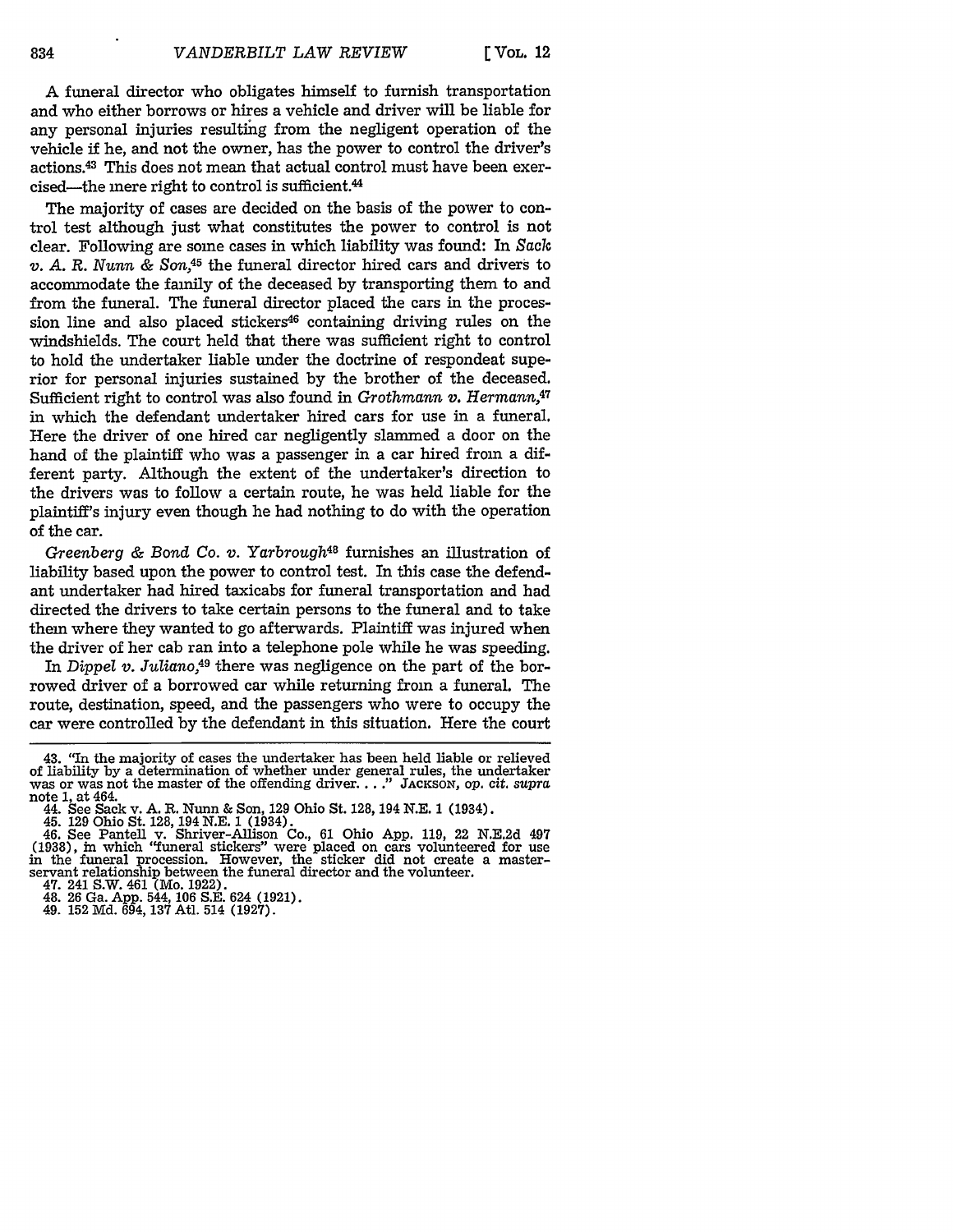835

spoke in terms of liability because of the master-servant relationship and also the aspect of one's not being able to avoid his obligation under contract by borrowing the services of an independent contractor.

*John J. Radel Co. v. Borches5°* seems to stand for the minority proposition that injury to a mourner is covered by the contractual obligation to provide safe transportation and need not be based upon a finding of a master-servant relationship, implying that this relationship would be necessary only if the rights of a stranger to the deceased were involved. To the same effect is *Mahany v. Kansas City Rys. Co.,51* involving an injury to plaintiff-pallbearer who was riding in a hired car which collided with a street car. He obtained a judgment on the basis of defendant undertaker's failure to exercise due care in performing the contract to provide transportation in connection with the funeral services.

Those cases which hold that the undertaker is not liable for the negligence of the borrowed driver are based upon findings of no right to control. *Frerker v. Nicholson52* goes back to the "horse and buggy days," but the same law is still applicable. The undertaker<sup>53</sup> hired a horse and carriage for use in a funeral but exercised no control except to instruct as to the general route to take to the cemetery and to return the passengers to their homes. It was held that the owner of the carriage was liable for the driver's negligence in starting suddenly as the plaintiff was alighting from the carriage.

*Dubisson & Goodrich v. McMillin54* held that the undertaker was not liable for negligence of a hired car and driver since the extent of his control was to tell the driver the time and place to go.

A taxicab company was held liable for personal injuries in *Burke v. Shaw Transfer Co. <sup>55</sup>*on the ground that the driver was not a servant of the undertaker who hired cabs for funeral transportation and who was billed at the end of each month.

Two cases have been found involving an undertaker's use of flower trucks. In a Kansas case<sup>56</sup> the defendant undertaker furnished, as a part of his services, transportation of flowers from the place of the funeral service to the cemetery. On this particular occasion he had borrowed a truck and driver from a florist and while delivering flowers for the undertaker the driver hit a young boy who was bicycling.

- 
- 54. **163** Ark. **186, 259** S.W. 400 (1924). **55.** 211 Mo. **App. 353,** 243 S.W. 449 **(1922). 56.** Moseman v. L. M. Penwell Undertaking Co., **151** Kan. **610, 100 P.2d 669** (1940).

<sup>50. 147</sup> Ky. 506, 145 S.W. 155 (1912).<br>51. 254 S.W. 16 (Mo. 1923).<br>52. 41 Colo. 12, 92 Pac. 224 (1907).<br>53. It was decided in Nicholson v. E. P. McGovern Undertaking Co., 41 Colo. **1, 92** Pac. **225 (1907),** that there was no cause of action against the undertaker.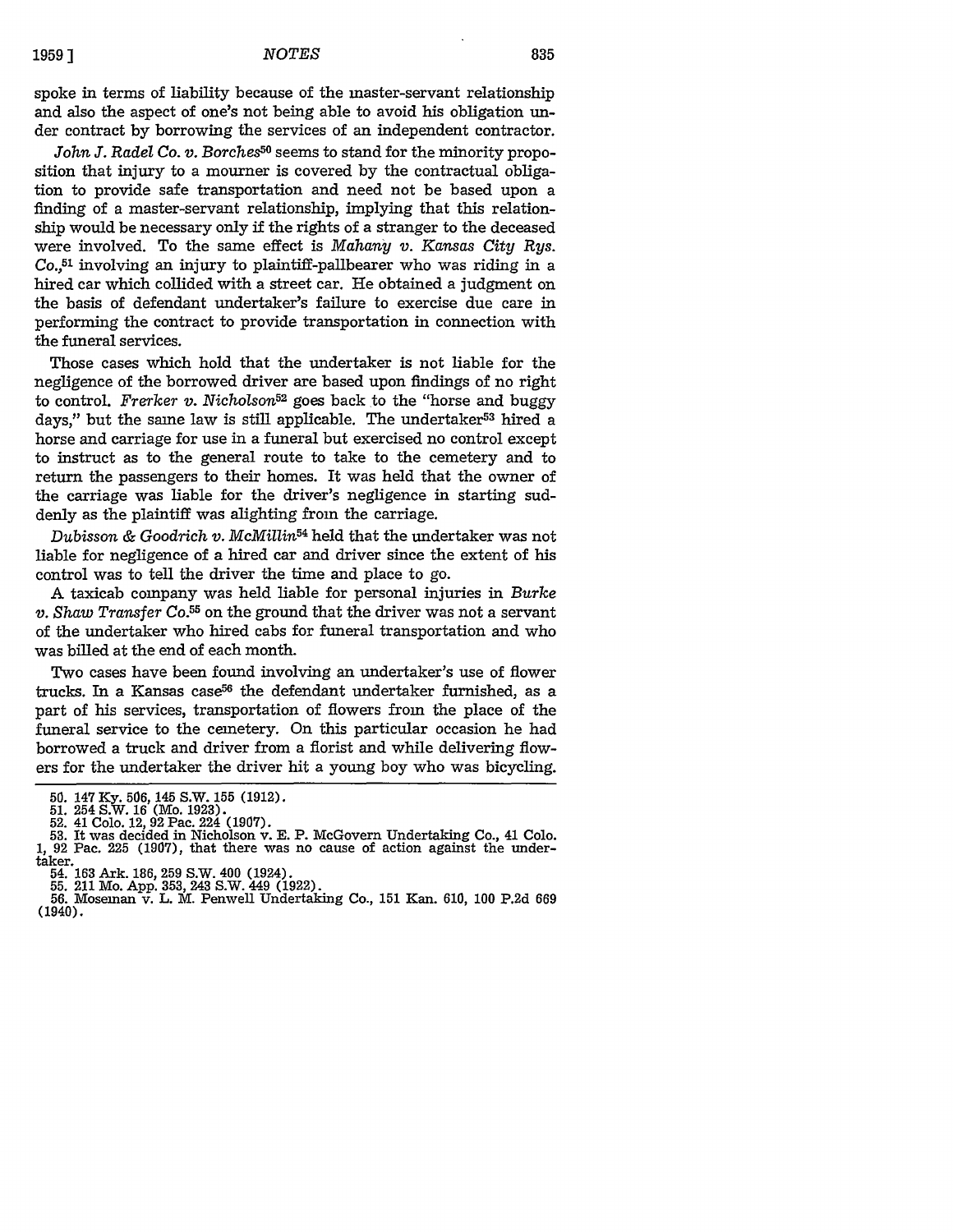Employing the control test, the court held the undertaker liable. In a Missouri case,<sup>57</sup> however, an undertaker who loaned a flower truck to another undertaker under an association arrangement was held liable for the driver's negligence under the right to control test.

It has been suggested as a preventive measure that the funeral director who is unwilling to assume the responsibilities connected with borrowed cars and drivers should inform his client that he is acting as an agent in securing them.58 Whenever possible this should be made a clause in the contract.59

#### **OTHER INSTANCES OF LIABILITY**

As expressed previously, funeral directors are subject to liability for negligence in many situations, not all of which are peculiar to their particular business. For example, liability has been found where a visitor to the funeral home fell on icy steps approaching the building;60 where a visitor stepped upon and displaced a plank which was placed upon concrete steps which were being repaired;<sup>61</sup> and where a hearse was negligently driven out of a driveway causing a collision which injured a passenger in the other car.<sup>62</sup>

*Walker v. Joseph P. Geddes Funeral Service, Inc.,63* presents a clear case of negligence in a rather unusual setting. Ambulance attendants were carrying an elderly patient on a stretcher and while going down stairs allowed her to fall. In the fall, the patient received a severe blow to the head, contusions to the arm, and a broken right hip; a few days later she died. Since there was conflicting testimony concerning her condition before the fall, damages of only \$100 were awarded.

#### **CAUSATION**

While causation is a significant factor in any attempt to obtain damages, its importance here is diminished because it is not a difficult matter to prove. Although recovery of damages for mental suffering is discussed below, it is to be noted here that if recovery for mental anguish is sought in a breach of contract action, the plaintiff must show that the damage was reasonably within the contemplation of

<sup>57.</sup> O'Brien v. Rindskopf, 334 Mo. **1233, 70 S.W.2d 1085** (1934). **58.** *STREET, op. cit. supra* note 2, § 155. For a discussion of this problem see Dubisson & Goodrich v. McMillin, 163 Ark. 186, 259 S.W. 400 (1924), and John J. Radel Co. v. Borches, 147 Ky. 506, 145 S.W. 155 (1912). 59. For example: "'It is mutually understood that the Funeral Director is to

secure from a third party or parties—passenger cars and drivers to be used in<br>carrying funeral passengers, that in securing such cars and drivers the Funeral<br>Director acts as the client's agent, and shall not be liable for fault of such third parties and/or drivers.'" **STREET, Op.** *cit. supra* note 2, § **155.**

**<sup>60.</sup>** Chatkin v. Talarski, **123** Conn. **157, 193** Atl. **611 (1937).**

**<sup>61.</sup>** Dougherty v. Brandt, 122 Pa. Super. 410, 186 Atl. 419 **(1936). 62.** Stroud v. Davis-Lawhead Funeral Home, 154 So. 476 (La. App. 1934). **63. 33** So. **2d 570** (La. **App.** 1948).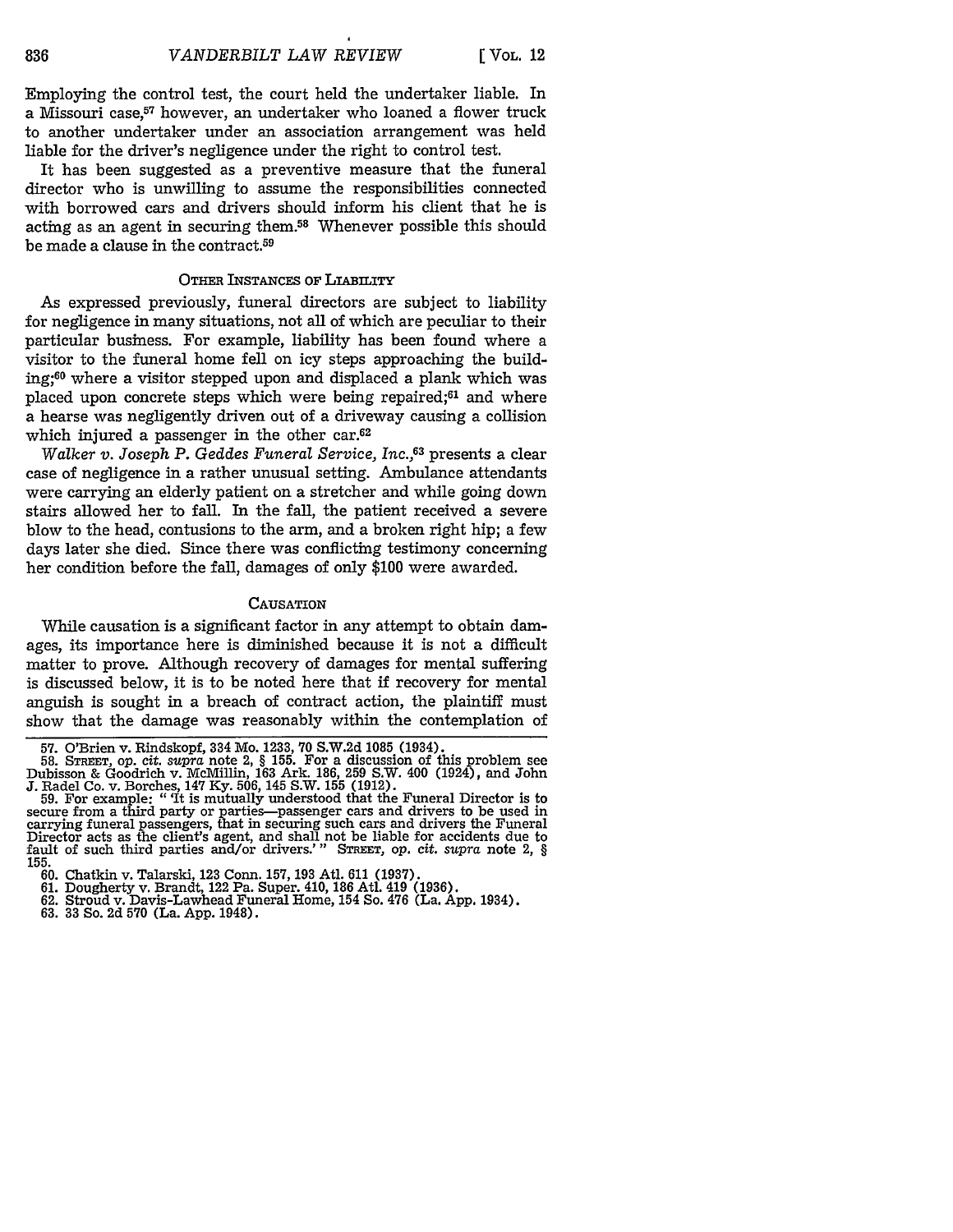the parties at the time of contracting. $64$  If, on the other hand, damages for mental anguish are sought in a tort action, it must be established that the damage was the natural and proximate result of the wrong.65 No difficulty is posed with regard to proving the connecting link<sup>66</sup> since it is reasonably clear that improper care of a dead body is likely to result in mental suffering by the relatives of the deceased.67 Even though causation is established, however, most courts will not compensate mental suffering alone.

#### DAmAGES

The unique, and perhaps the most difficult, phase of this subject is presented in a consideration of recovery by a relative of the deceased for mental anguish resulting from the mortician's negligence in handling the body. The plaintiff may pursue one of two remedies-breach of contract<sup>68</sup> or tort.

Courts quite generally have taken the position that damages in a breach of contract action should place the plaintiff in the position which the fulfillment of the contract would have left him.<sup>69</sup> At common law the general rule did not allow recovery for mental anxiety resulting from breach of contract;<sup>70</sup> however, in *So Relle v. Western* 

813-14 (1949). 65. "But it is universally held that where a personal tort, such as that with which we are here concerned, has been committed which will support an action to recover some damages, compensation for mental suffering may be recovered in addition thereto if such suffering is a natural and probable<br>result of the act." Sanford v. Ware, 191 Va. 43, 60 S.E.2d 10, 13 (1950).<br>66. See Magruder, Mental and Emotional Disturbance in the Law of Torts,

49 HARV. L. **REV.** 1033, 1035-36 (1936). 67. In Wright v. Beardsley, 46 Wash. 16, 89 Pac. 172 (1907), damages for

berson agrees to give a dead body a decent burial, and under such agreement<br>obtains possession of the body, and in violation of this duty casts the body by<br>the way, or wrongfully mutilates it, or disposes of it, or deposit shock the sensibilities to hold that there was no remedy for such a wrong." *Id.* at 173.

68. For general background concerning recovery for mental anguish in the breach of contract actions, see Note, 6 VAND. L. REV. 757 (1953).<br>69. McCorantex, DAMAGES § 137 (1935).<br>70. See Taylor v. Bearden, 6 Tenn. Civ. App. 33 (1915) and note 30 *supra*.

<sup>64. &</sup>quot;The tenderest feelings of the human heart center around the remains of the dead. When the defendants contracted with plaintiff to inter the body of her deceased husband in a workmanlike manner they did so with the knowledge that she was the widow and would naturally and probably suffer mental anguish if they failed to fulfil their contractual obligation in the manner here charged. The contract was predominantly personal in nature and no substantial pecuniary loss would follow its breach. Her mental con- cern, her sensibilities, and her solicitude were the prime considerations for earn, her sensibilities, and her solicitude were the prime considerations for<br>the contract, and the contract itself was such as to put the defendants on<br>the contract, and the contract itself was such as to put the defendan damages were not within the contemplation of the parties at the time the contract was made." Lamm v. Shingleton, 231 N.C. 10, 13-14, 55 S.E.2d 810,